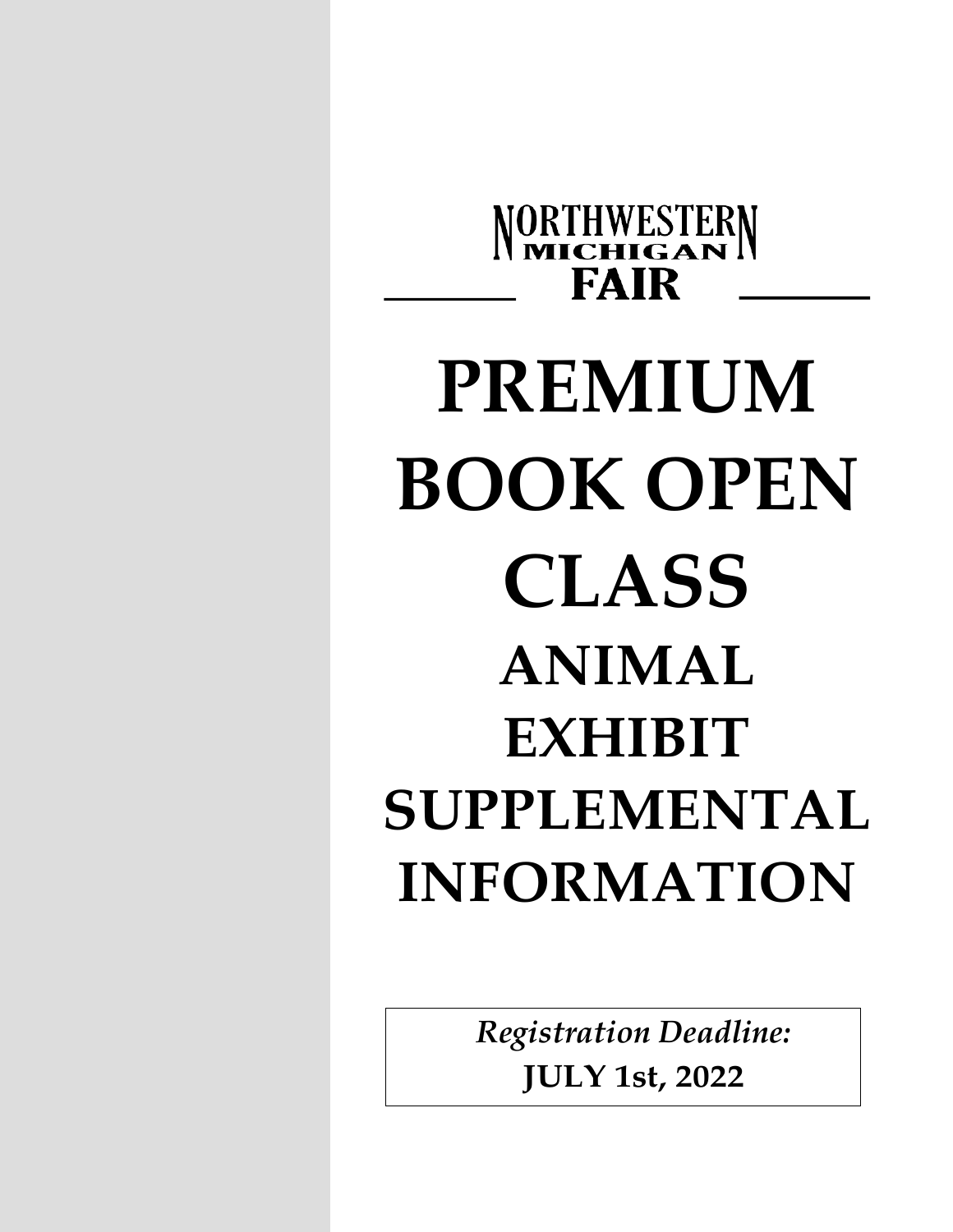## **DEPARTMENT 7 - GOATS**

*Superintendent - Jennifer Emery Assistant Superintendents – Robin Gildner, Jayna Emery, Anna Bjoraker, Sherri Forton*

## **DEPARTMENT RULES:**

- Please be sure to read through all the general rules at the beginning of this book.
- Registrations must be post-marked by July 1, 2022. Late registrations will not be accepted. **No exceptions.**
- The superintendent(s) reserves the right to adjust or arrange classes as numbers see fit.
- Exhibitors must be 5 years of age or older. Age computed from January 1st of current year.
- Exhibitors 5-7 years of age must be accompanied by a parent or responsible adult in the show ring.

## **Official Identification Requirements:**

- ALL GOATS MUST meet the TB/Scrappie Guidelines per the State of Michigan Department of Agriculture & Rural Development (MDARD)- NO EXCEPTIONS
- Goats with tattoos that cannot be read or do not have valid paperwork will not be allowed on the fairgrounds
- Tattooing and tagging will not be done on fairgrounds at or after check-in—is owner's responsibility to have goats tagged/tattooed prior to fair
- Microchips are allowed; however, a chip reader must accompany the goat to the fair
- Scrapie tags must be either in the ear of the goat or accompany the health check forms with the tattoo numbers visible and legible
- Goat Specific health forms (available on website) must be completed with registration paperwork prior to unloading for check-in.
- Health forms will be kept with the Superintendent until check-out. Exhibitors are responsible for picking up from Superintendent at end of week. Any forms not picked up will be left at the Fair Office.
- Dairy Goats MUST be properly disbudded to be shown in breed classes.
- Fiber and Meat goats shown in breed classes and working goats shown in pack classes are allowed to be horned.

### **Fitting:**

- o Spot cleaning and touch-ups can be done at fair.
- o No full body shaving is permitted.
- o Enhancements are permitted for Exhibitors to present their goat(s) in the best of their ability — alterations to change the look of the goat are NOT permitted
- All participants will wear: Plaid or solid color shirt, nice pants and working or hiking style boots.
- **PREMIUM:**  $1^{st}$  \$6.00.  $1^{st}$ -6<sup>th</sup> place will receive rosettes.
- **Exhibitors ages 5-7 receive Participation Ribbons.**

## **SECTION 1: SHOWMANSHIP CLASS***.*

- *1.* Beginner Showman 5-7 years old
- 2. Pre-Intermediate Showman 8-12 years old
- 3. Intermediate Showman 13-15 years old
- 4. Advanced Showman 16 years old and up
- *5.* Grand/Reserve Champion Showman

## **SECTION 2: BREED CLASSES**

- 1. Junior Meat Breed Doe 4-12 Months
- 2. Yearling Meat Breed Doe 13-23 Months
- 3. Senior Meat Breed Doe 24 Months
- 4. Junior Dairy Breed Doe 4-12 Months
- 5. Yearling Dairy Breed Doe 13-23 Months
- 6. Senior Dairy Breed Doe 24 Months Plus
- 7. Grand/Reserve Champion Best of Breed
- 8. Dam and Daughter

## **SECTION 3: PACK OBSTACLE**

- 1. Beginner Showman 5-7 years old
- 2. Pre-Intermediate Showman 8-12 years old
- 3. Intermediate Showman 13-15 years old
- 4. Advanced Showman 16 years old and up
- *5.* Grand/Reserve Champion Showman

## **SECTION 4: GAME CLASSES**

1. Game Class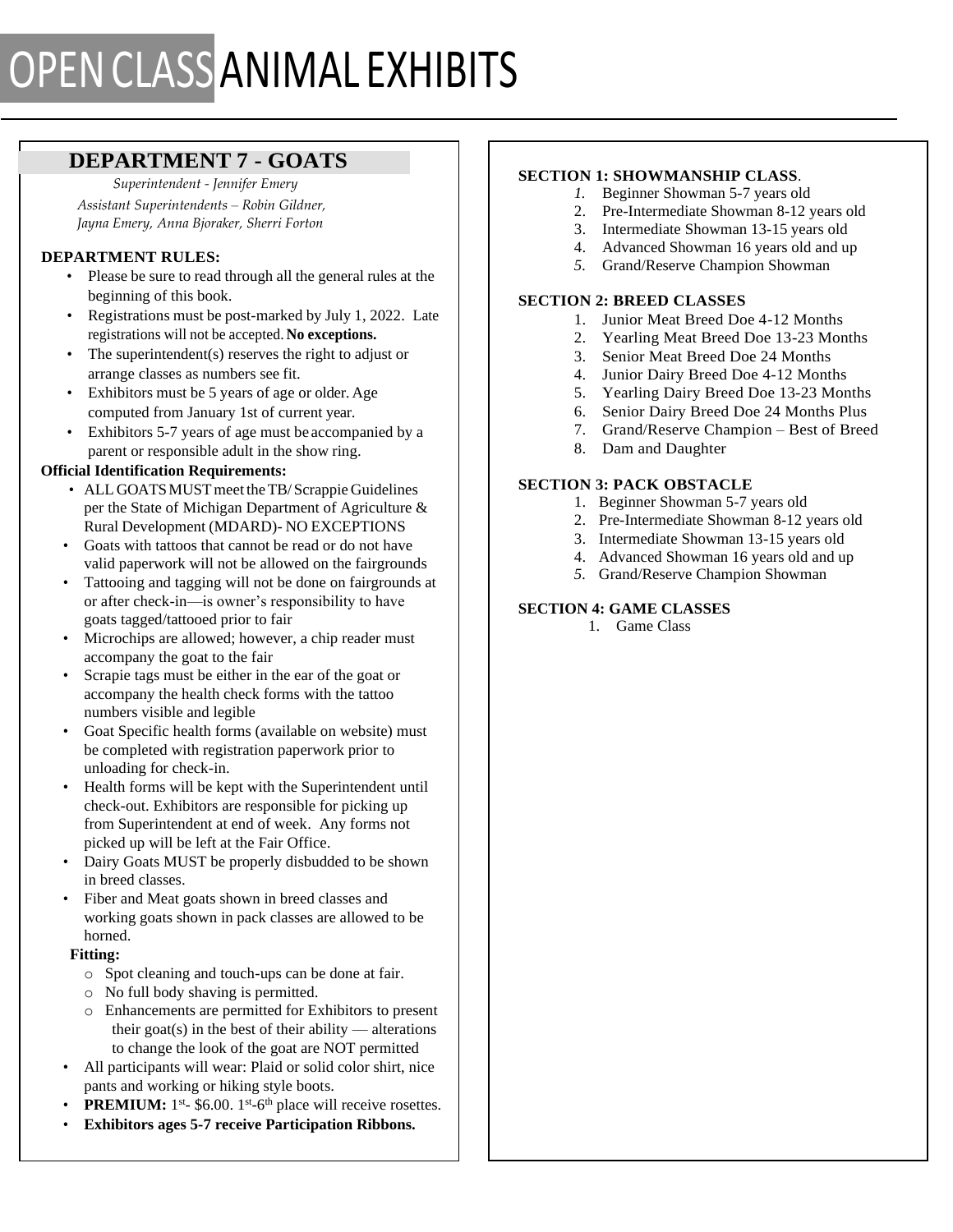## OPENCLASSANIMAL EXHIBITS

## **DEPARTMENT 9 - SWINE**

*Superintendent - Tara Steffes Asst.Superintendent-RogerSteffes*

## **DEPARTMENT RULES:**

- Please be sure to read through all the general rules at the beginning of this book.
- Registrations must be post-marked by July 1, 2022. Late registrations will not be accepted. No exceptions.
- The superintendent reserves the right to adjust or arrange classes as numbers see fit.
- All swine for exhibition must be free from infectious and contagious disease.
- All swine must be vaccinated for Circovirus,Erysipelas, Swine Influenza, and Mycoplasma with boostergiven 21- 28 days following initial vaccination. Vaccinations must be completed at least 60 days prior to fair.
- Exhibitors must be 5 years of age or older. Age computed from January 1st of current year.
- Exhibitors 5-7 years of age must be accompanied by a parent or responsible adult in the show ring.
- Swine arrives between 6:00am and must be in by 2:00pm on Saturday August 6,2022. Swine will weigh in on Saturday as they unload.
- NUES or 840 Tags are required
- Certificate of registration will be required and must be supplied to qualify for entry.
- No swine shall be presented for exhibition purposes which have originated from any garbage feeding premises or that are in a quarantined area for the prevention of the spread of vascular exanthema; or if quarantine is on the premises for any reason.
- PREMIUM: Exhibitors will receive rosette ribbons for their appropriate placing of 1st through 6th places, unless otherwise specified. 1st place recipient will receive a premium of \$7.00.

## **SECTION 1: REGISTERED BREED**

*Exhibitors placed 1st-5th in each class awarded ribbons. Exhibitors 5-7 years of age must be accompanied by parent or responsible adult in showring. Exhibitors must have complete control of their swine.*

- 1. January & February born Registered Purebred *(with papers)* Gilt
- 2. January & February born Registered Purebred *(with papers)* Barrow
- 3. Grand/Reserve Champion*-Registered January & February Purebred Gilt & Purebred Barrow. Exhibitors are determined bythejudge.Youdo not registerforthisclass. Rosette awarded to winner.*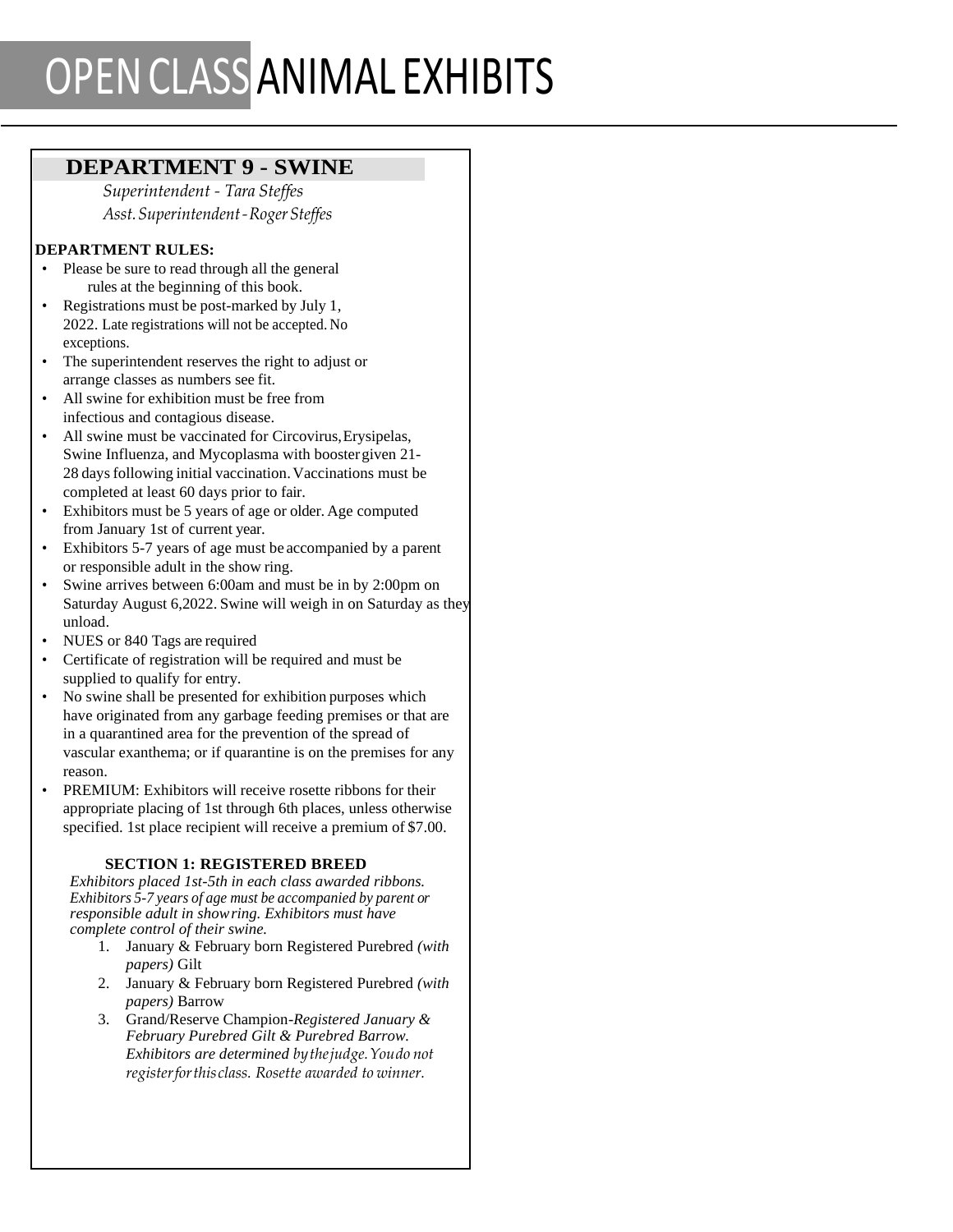# NORTHWESTERN **FAIR OPEN CLASS Non - Animal Exhibit SUPPLEMENTAL INFORMATION**

Evelyn HeimBuilding Tanner Building

If additional clarification is required, please contact Duke Elsner at [elsner@msu.edu.](mailto:elsner@msu.edu)

*Registration Deadline:* **JULY 15, 2022**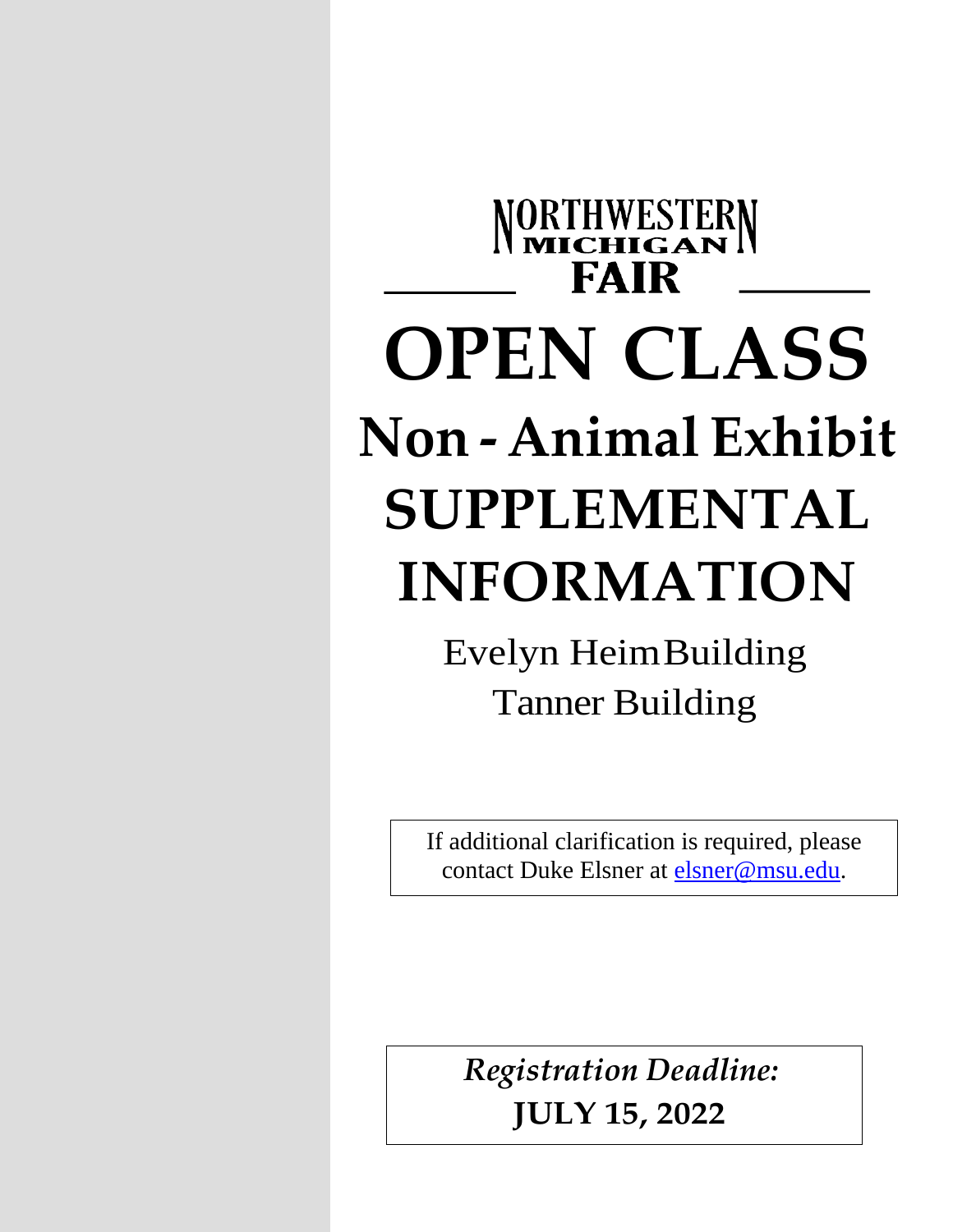## *OPENCLASSNON-ANIMALEXHIBITS*

## *TANNER BUILDING*

## **AGRICULTURE, HORTICULTURE, and FLORICULTURE**

*Superintendent – Duke Elsner Assistant Superintendent – Gayla Elsner*

## **DEPARTMENT 46 AGRICULTURE & HORTICULTURE**

## **DEPARTMENT RULES:**

- Exhibitors must be 13 years of age or older, as of January 1 of the current year.
- Entries will be accepted Saturday, August 6, 2022, noon to 6 pm and Sunday, August 7, 10 am to 6 pm. Exhibits must be in place by 6 pm on Sunday.
- Exhibits may be removed Saturday, August 13, 6 pm to 10 pm, or on Sunday, August 14, 9 am to noon.
- All entries must have been grown in Michigan by the exhibitor.
- All seeds and grains must have been produced and harvested within the previous 12 months (since mid-August of 2021).
- All exhibits must have fair-issued exhibit tickets. The department, section, class and exhibitor numbers should be clearly visible; the exhibitor's name should be hidden from view by folding the ticket.
- Exhibitors must adhere to the directions given under each section and/or class.
- Entries bearing incorrect section or class numbers may be reassigned to an appropriate section and class by the superintendents, if possible; if not possible, the entry will not be judged.
- Exhibitors may make only one entry per class.
- Judging will take place on Sunday, August 7 or Monday August 8. Judging criteria varies by department, section and/or class.
- PREMIUM: Exhibitors will receive ribbons for their appropriate placing of 1st through 3rd places, unless otherwise specified. 1st place recipient will receive a premium of \$3.00, unless otherwise specified.
- Official fair ribbons will not be available until Friday, August 12.

## **DEPARTMENT 47 FLORICULTURE**

### **DEPARTMENT RULES:**

- Exhibitors must be 13 years of age or older, as of January 1 of the current year.
- Entries will be accepted Sunday, August 7, 2022, 10 am to 6 pm. Exhibits must be in place by 6 pm on Sunday.
- Exhibits may be removed Saturday, August 113, 6 pm to 10 pm, or on Sunday, August 14, 9 am to noon.
- All live plant material must have been grown in Michigan by the exhibitor, with exceptions noted in the section and class descriptions.
- All exhibits must have fair-issued exhibit tickets. The department, section, class and exhibitor numbers should be clearly visible; the exhibitor's name should be hidden from view by folding the ticket.
- Exhibitors may make only one entry per class.
- Exhibitors must adhere to the directions given under each section and/or class.
- Cut flower and rose entries must be in a clear glass or plastic container with no labels, with the exception of arrangements which can be in any appropriate watertight container.
- Container grown plant must have been in the current container for a minimum of three months.
- No entries may exceed 4 feet in height or width.
- No polishes may be used.
- Entries bearing incorrect section or class numbers may be reassigned to an appropriate section and class by the superintendents, if possible; if not possible, the entry will not be judged.
- Judging will take place on Sunday, August 7, after 6 pm. Judging criteria varies by department, section and/or class.
- PREMIUM: Exhibitors will receive ribbons for their appropriate placing of 1st through 3rd places, unless otherwise specified. 1st place recipient will receive a premium of \$3.00, unless otherwise specified.
- Official fair ribbons will not be available until Friday, August 12.

### **SECTION 1: SUCCULENTS CLASSES**

- 1. Agave
- 2. Aloe
- 3. Crassula
- 4. Euphorbia
- 5. Hawthoria
- 6. Kalanchoe
- 7. Sedums
- 8. Stapelia
- 9. Other (please type)

## **SECTION 2: CACTUS CLASSES**

- 1. Barrel
- 2. Bearded
- 3. Bishop's Cap
- 4. Column type
- 5. Christmas/Thanksgiving
- 6. Easter
- 7. Fishhook
- 8. Mammillarias
- 9. Orchid
- 10. Peanut
- 11. Prickly Pear type
- 12. Rattail
- 13. Other (specify type)

#### **SECTION 3: FOLIAGE & BLOOMING PLANTS CLASSES**

- 1. African violet
- 2. Begonia, flowering
- 3. Bromelaid
- 4. Caladium
- 5. Coleus
- 6. Diffenbachia 7. Dracaenas
- 8. Ferns
- 9. Ficus
- 10. Fuschia
- 11. Geranium
- 12. Norfolk pine
- 13. Orchid
- 14. Herb planter, single variety
- 15. Herb planter, mixed (three or
- more varieties)